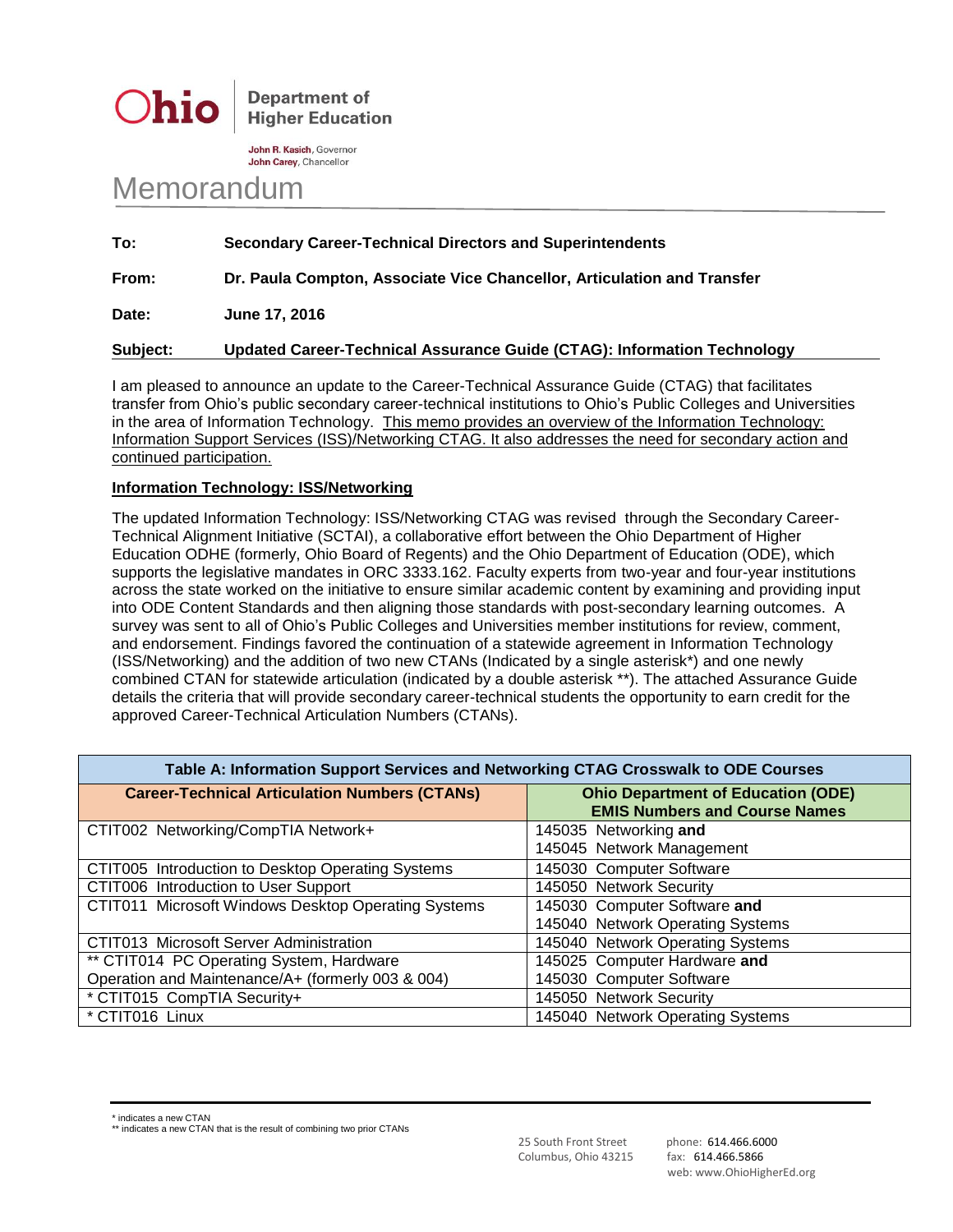Cisco Courses: In addition to the aforementioned CTANs above, the following Cisco<sup>tm</sup> courses are also included in the Information Support Services CTAG. Institutions are advised to follow the Cisco<sup>tm</sup> curriculum standards for course completion requirements and should submit proof of Cisco<sup>tm</sup> curriculum to the Course Equivalency Management System.

- **CTIT007 Cisco I: CCNA 1 - Introduction to Networks**
- **CTIT008 Cisco II: CCNA 2 - Routing and Switching Essentials**
- **CTIT009 Cisco III: CCNA 3 - Scaling Networks**
- **CTIT010 Cisco IV: CCNA 4 - Connecting Networks**

## **Instructions for institutions with or without prior approval for CTAN(s).**

**Programs with Prior Approval:** Institutions that have been previously approved for Information Technology ISS/Networking CTANs, will be individually notified about CTAN expirations and required action. Students graduating at the end of the 2016 spring term, from programs that were previously approved, will be able to earn credit for the CTANs for which the institution has had prior approval. Please note, the grandfathering period is also for CTANs CTIT003 and CTIT004. CTANs **CTIT003 and CTIT004 were combined to create a new CTAN CTIT014: PC Operating Systems, Hardware Operation and Maintenance/A+.**

The secondary institution must have already been approved for both CTANs, CTIT003 **and** CTIT004, in order for graduating seniors to receive credit for the newly revised CTAN, CTIT014. At most post-secondary institutions, CTIT014: PC Operating Systems, Hardware Operations and Maintenance/A+ or a similar course, is being taught in a single course.

As a result, students who did not receive instruction on the learning outcomes for CTIT003 **and** CTIT004 may be at a disadvantage. Therefore, we are encouraging post-secondary institutions to consider the award of credit on a case by case basis. Please see the prior approvals list which can be located here [https://goo.gl/CKre42.](https://goo.gl/CKre42) This list and accompanying instructions for validating credit will be shared with college and university registrar's offices in a separate communication. All institutions that currently have program approvals should understand **this grace period will expire December 2016**. In order to maintain approval and be listed in CEMS, institutions must submit updated courses no later than December 31, 2016.

**Programs without Prior Approval:** Institutions without prior approval for specified CTAN(s) should enter submissions for all CTANs contained in the Information Technology/ISS Networking CTAG, if comparable ODE courses (outlined in Table A), are offered. Please see the attached CTAG document for course descriptions and learning outcomes. The current review cycle began April 4, 2016 and runs through May 2016.

**Additional Updates and Expirations for CTANs CTIT001-Basic and CTIT012-Microsoft.Net Framework Development Foundation:** Effective December 31, 2016 *CTIT001-Basic* will be expired. There will no longer be a statewide guarantee for this course. Graduating seniors may find a limited number of receiving post-secondary institutions that continue to offer this course. Many institutions have omitted the course that includes these learning outcomes from their course catalog so the guarantee of credit for this specific course alignment does not exist. Please be sure to look at the "effective and expiration" terms in the [reporting system](https://reports-cems.transfercredit.ohio.gov/) when advising students on this credit award.

Additionally, *CTIT012: Microsoft.Net Framework Development Foundation* has been moved to the Programming CTAG and is no longer a part of the Information Technology/ISS Networking CTAG. Programs with prior approval (as indicated on the attached listing of approved courses highlighted in pink) will be moved to the programming CTAG. Institutions should review other possible courses in the Programming CTAG for possible submission.

**Process for Course Submissions Through CEMS (Affirmation Form):** For the CTANs contained in Table A above, the End of Course (WebXam<sup>tm</sup>) qualifying scores are notated with the corresponding CTAN and ODE course(s). FOR CTAN **CTIT002 - Networking/CompTIA Network+** [ODE courses Networking (EMIS Code 145035), qualifying WebXamtm score of 67 or higher **and** Network Management (EMIS Code 145045), qualifying WebXamtm score of 56 or higher. CTAN **CTIT005 - Introduction to Desktop Operating Systems** [ODE course, Computer Software (EMIS CODE-145030), qualifying WebXam<sup>tm</sup> score of 73 or higher].

indicates a new CTAN

25 South Front Street phone: 614.466.6000 Columbus, Ohio 43215 fax: 614.466.5866

web: www.OhioHigherEd.org

<sup>\*\*</sup> indicates a new CTAN that is the result of combining two prior CTANs